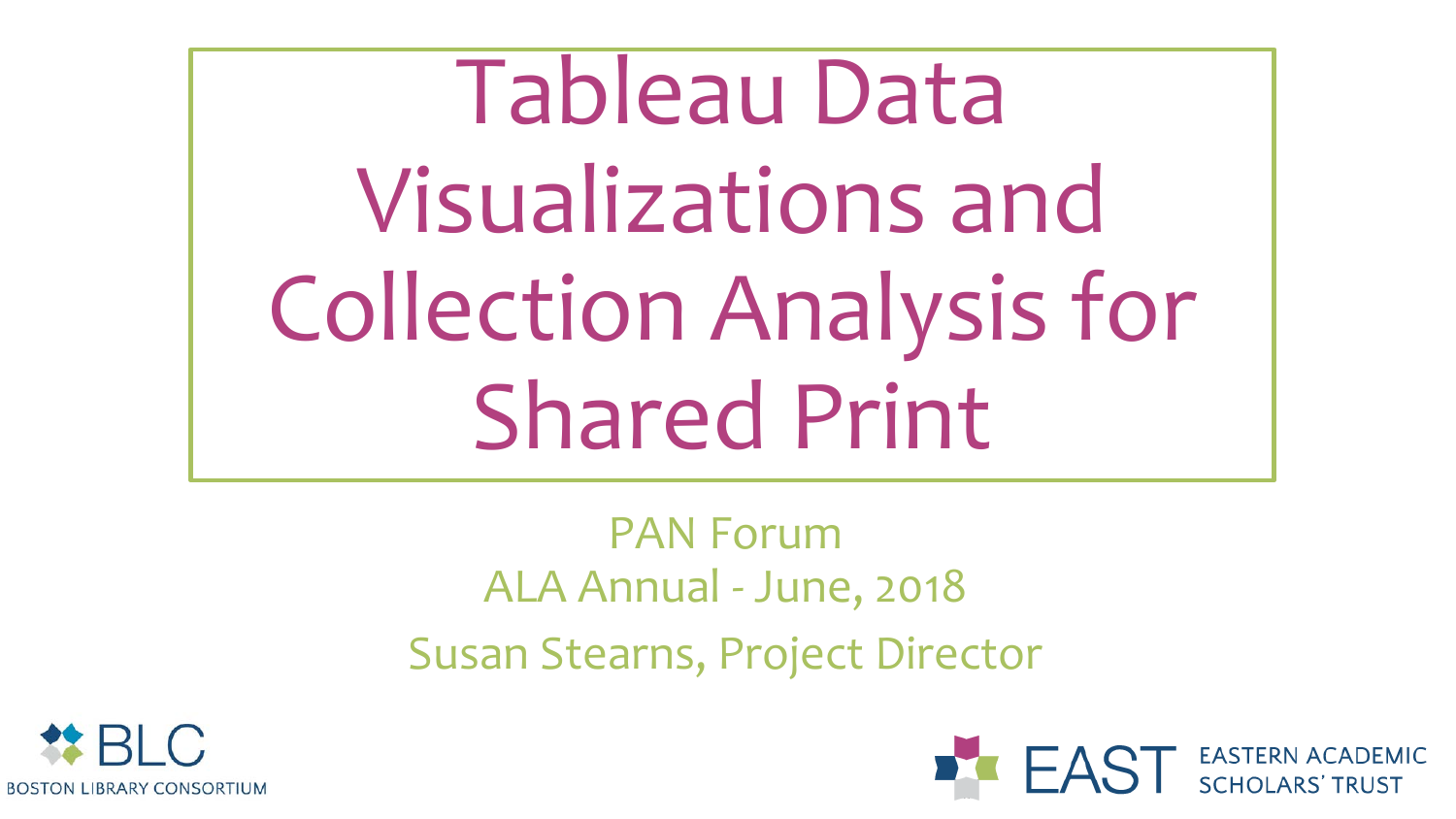

60 institutions in 11 states from Maine to Florida

Over 9 million monographs retained

9k+ serials/journal holdings retained

AST EASTERN ACADEMIC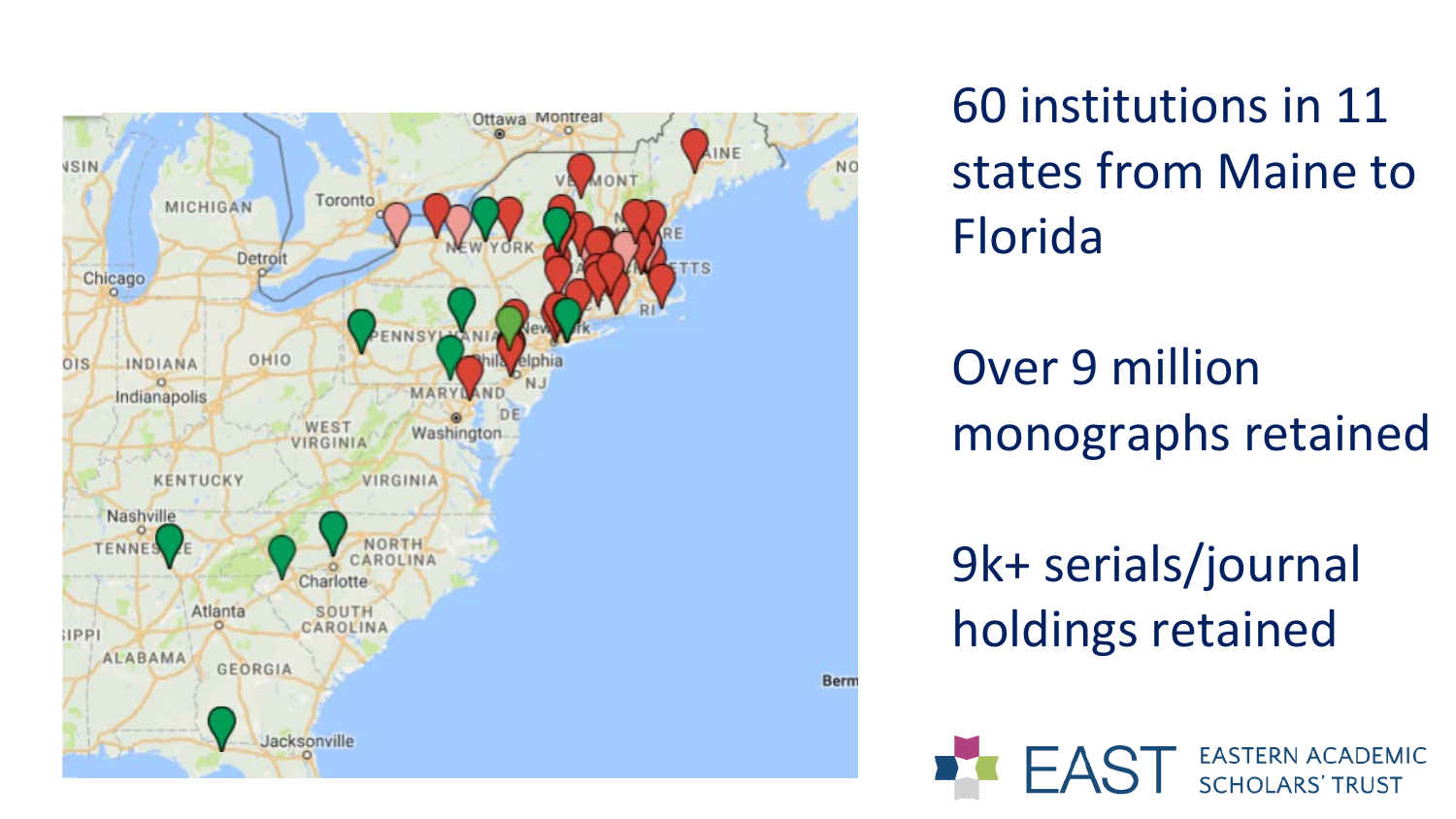# What is Tableau?

- An interactive data visualization tool
- Visual encoding of data allows it to be presented in a variety of ways
- Interactivity with the data supports exploration and discovery
- Increasingly popular tool for libraries as part of ongoing assessment work
- Available in a variety of ways including a free, public version

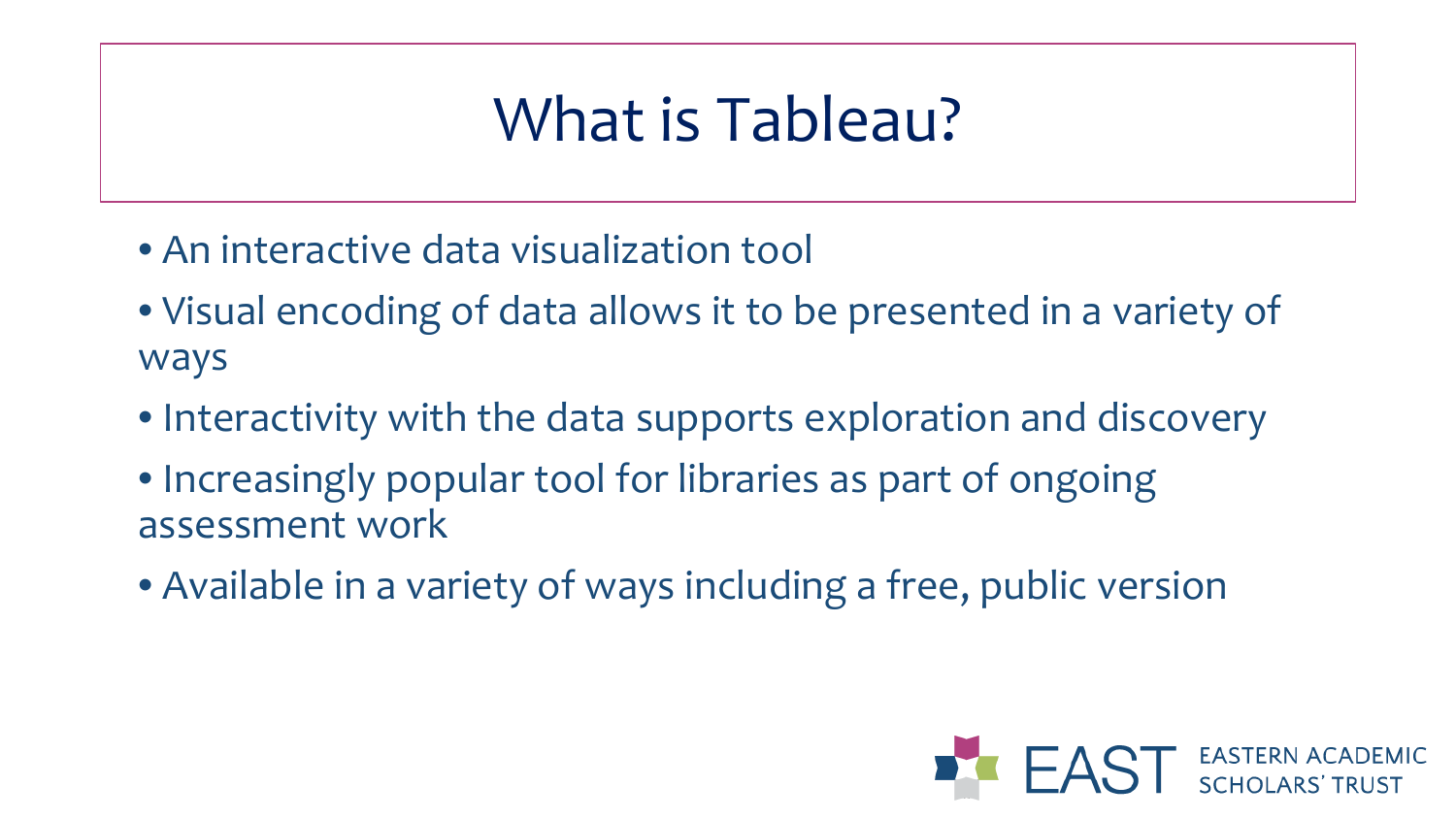# Using Tableau for Collection Analysis

- •EAST worked with Center for Research Libraries (CRL) to analyze overlap and uniqueness of serials and journals holdings for 21 of our Cohort 1 retention partners
- •Using the provided holdings from the libraries, CRL developed a series of spreadsheets for EAST
- •We had been spoiled using GreenGlass for monograph collection analysis and wanted a way to visualize the spreadsheet data
- •Sara Amato, Data Librarian, uploaded the holdings overlap data into Tableau for modeling

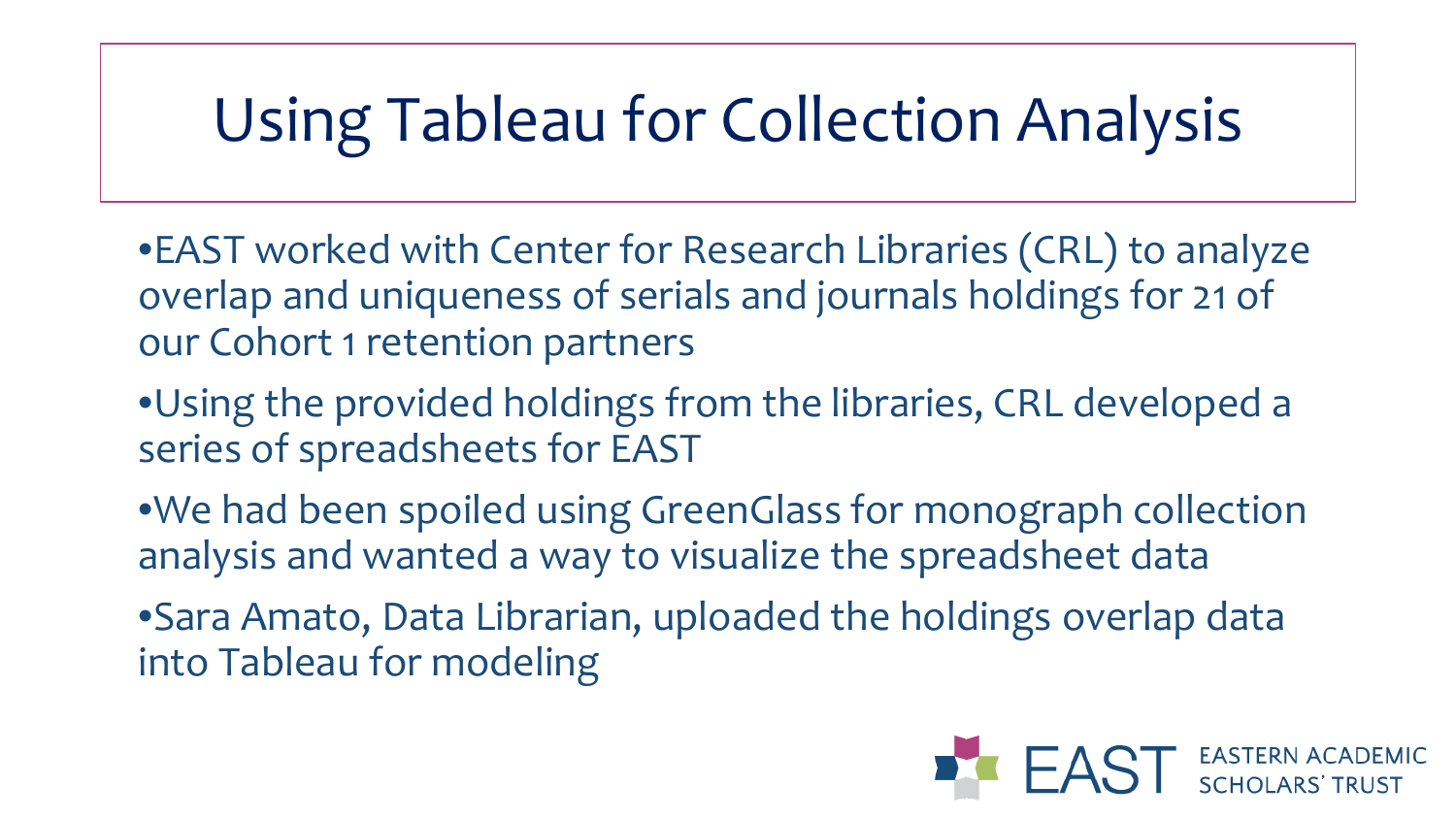# Goals

•Provide an easier to use view into the collective EAST serials/journals collection

- •Simplify libraries' ability to review widely held titles to eliminate those deemed inappropriate for retention
- •Allow us to focus on groups of titles held by different numbers of EAST member libraries
- •Once we agreed the the initial retention model, simplify the process of review of title lists by libraries

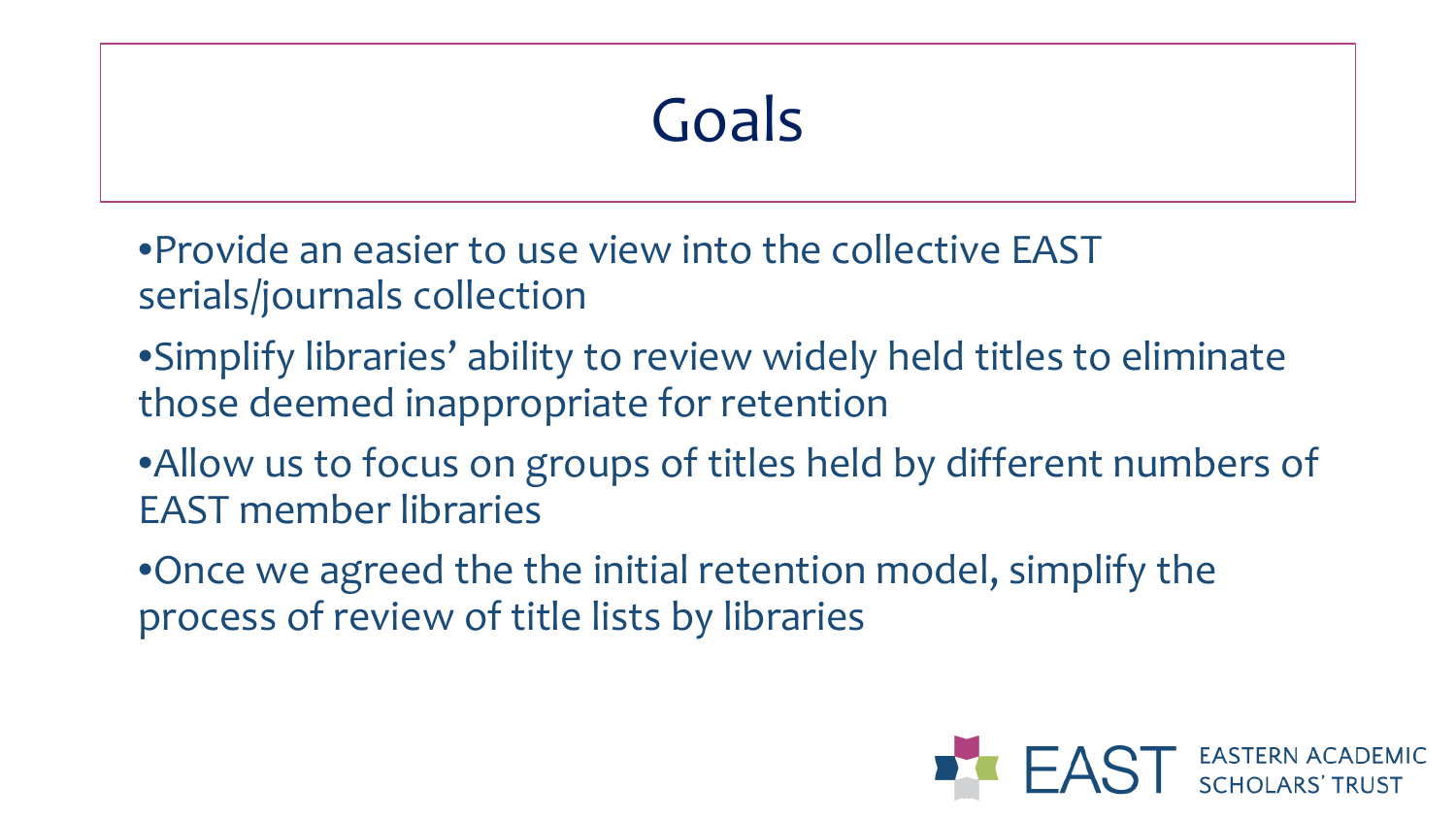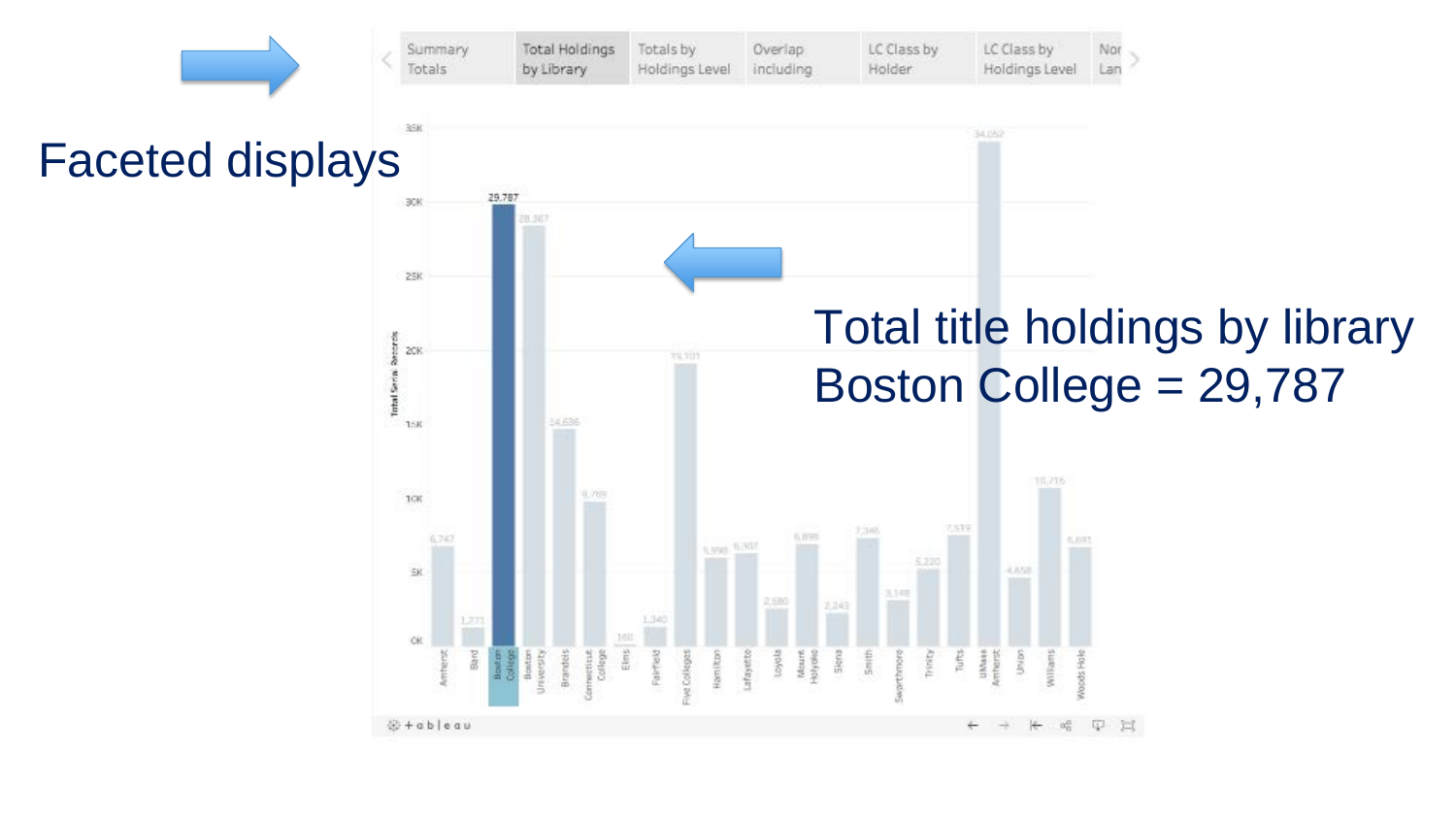

 $\sqrt{}$  (All)  $\frac{\boxed{1}}{\boxed{1}}$   $\frac{2}{3}$   $\frac{3}{3}$  $\begin{array}{c} 100 & 400 \\ 100 & 100 \\ 100 & 100 \\ 100 & 100 \\ 100 & 100 \\ 100 & 100 \\ 100 & 100 \\ 100 & 100 \\ 100 & 100 \\ 100 & 100 \\ 100 & 100 \\ 100 & 100 \\ 100 & 100 \\ 100 & 100 \\ 100 & 100 \\ 100 & 100 \\ 100 & 100 \\ 100 & 100 \\ 100 & 100 \\ 100 & 100 \\ 100 & 100 \\ 10$  $\sqrt{10}$  $\sqrt{11}$ ✓ 12  $\sqrt{13}$  $\sqrt{14}$  $\sqrt{15}$  $\overline{\checkmark}$ 16  $\sqrt{17}$  $\checkmark$ 18  $\sqrt{19}$  $\checkmark$ 20  $\sqrt{21}$  $\overline{v}$  22

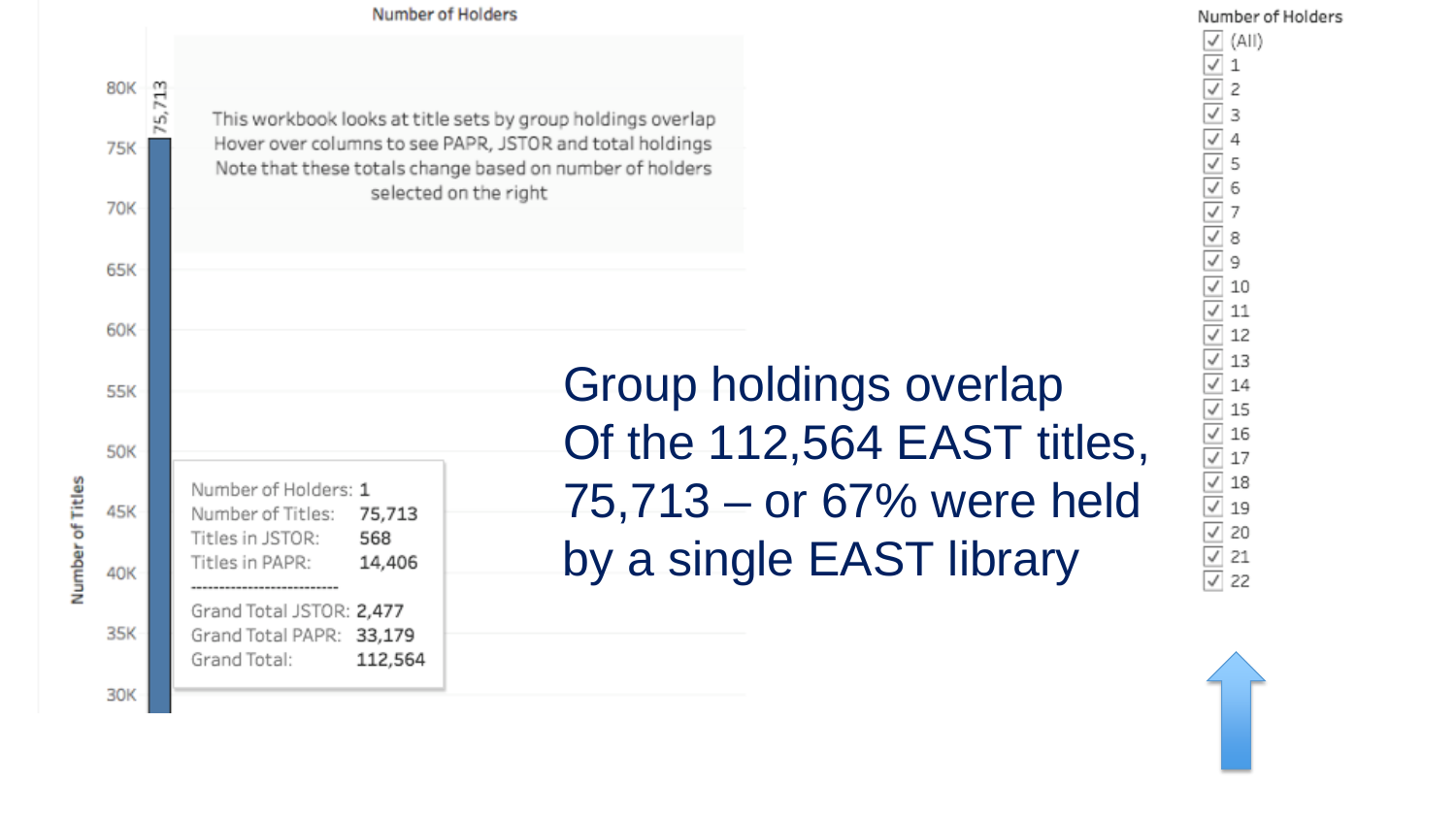

## Same display limited to titles held by 4-6 EAST libraries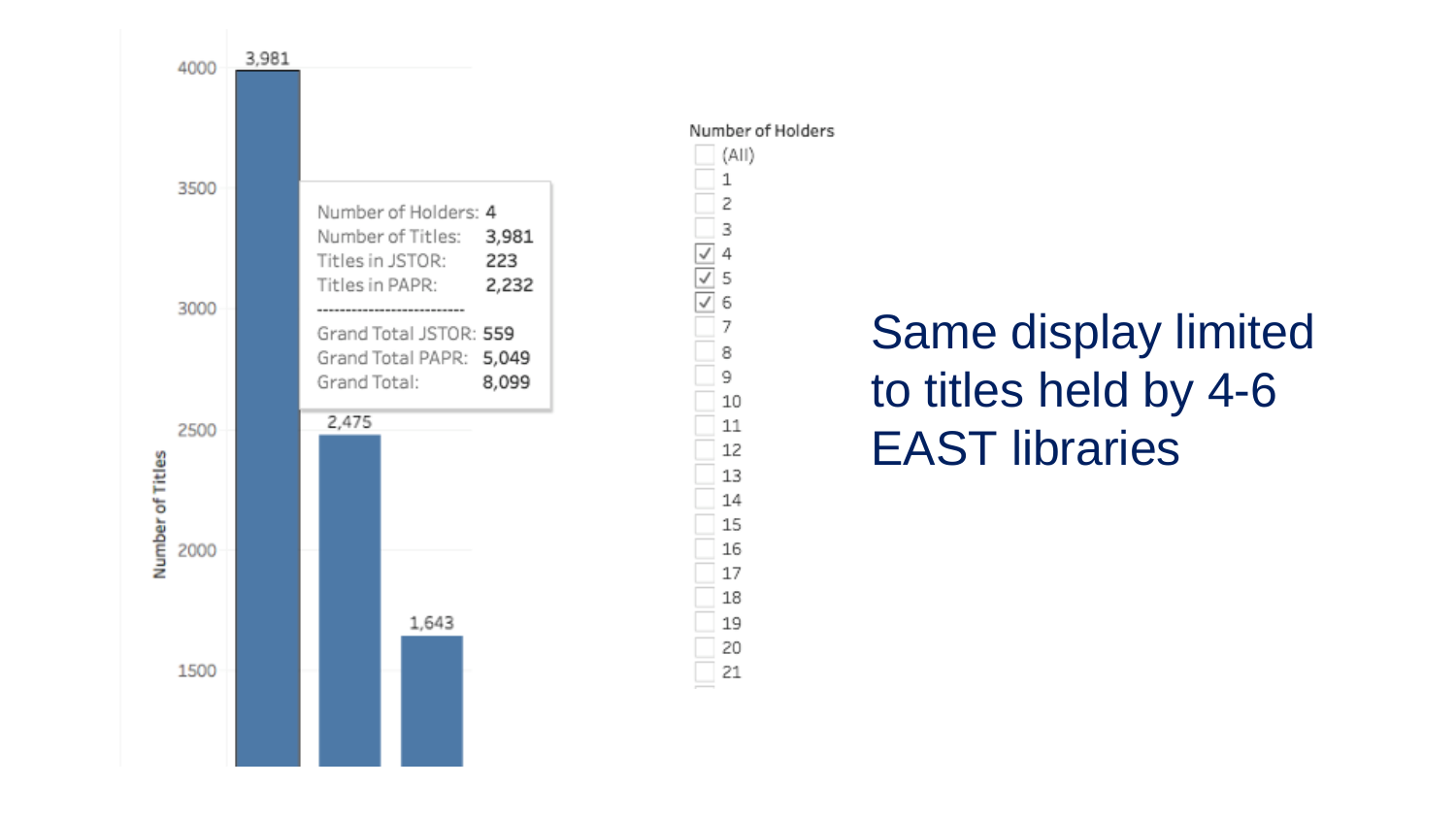



The non-English languages represented in the serials/ journals data set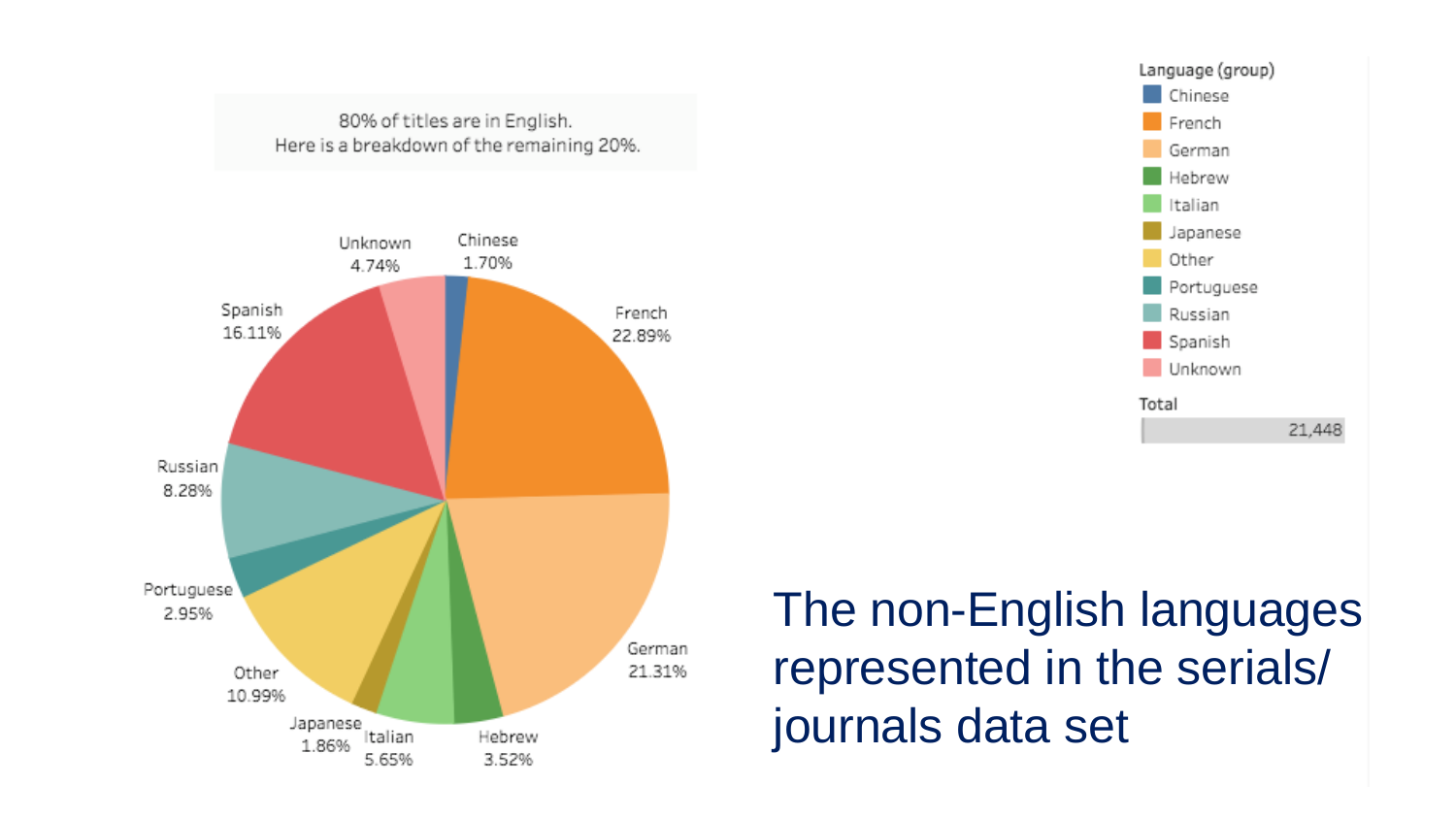#### +ableau<sup>i</sup>‡public

**Totals by Library** Titles

#### Totals by Library

EAST Holdings (total holdings for these titles in EAST) Library Title Sets (how many titles in my library)

| Library                  | ╘ | Library Title Sets | <b>East Holdings</b> |
|--------------------------|---|--------------------|----------------------|
| Amherst                  |   | 855                | 4,125                |
| Bard                     |   | 123                | 625                  |
| <b>Boston College</b>    |   | 2,629              | 12,616               |
| <b>Boston University</b> |   | 2,928              | 13,936               |
| <b>Brandeis</b>          |   | 1,936              | 9,322                |
| Conn College             |   | 915                | 4,522                |
| Elms                     |   | 47                 | 228                  |
| Fairfield                |   | 149                | 721                  |
| <b>Five Colleges</b>     |   | 2,415              | 11,578               |
| Hamilton                 |   | 966                | 4,749                |
| Lafayette                |   | 1,146              | 5,666                |
| Loyola                   |   | 559                | 2,659                |
| Mt Holyoke               |   | 352                | 1,700                |
| Siena                    |   | 167                | 827                  |
| Smith                    |   | 1,735              | 8,375                |
| Swarthmore               |   | 687                | 3,445                |



Slider on screen allows you to specify the number of holding libraries you wish to see totals for and to specify whether or not JSTOR titles should be included

⇔ + a b | e a u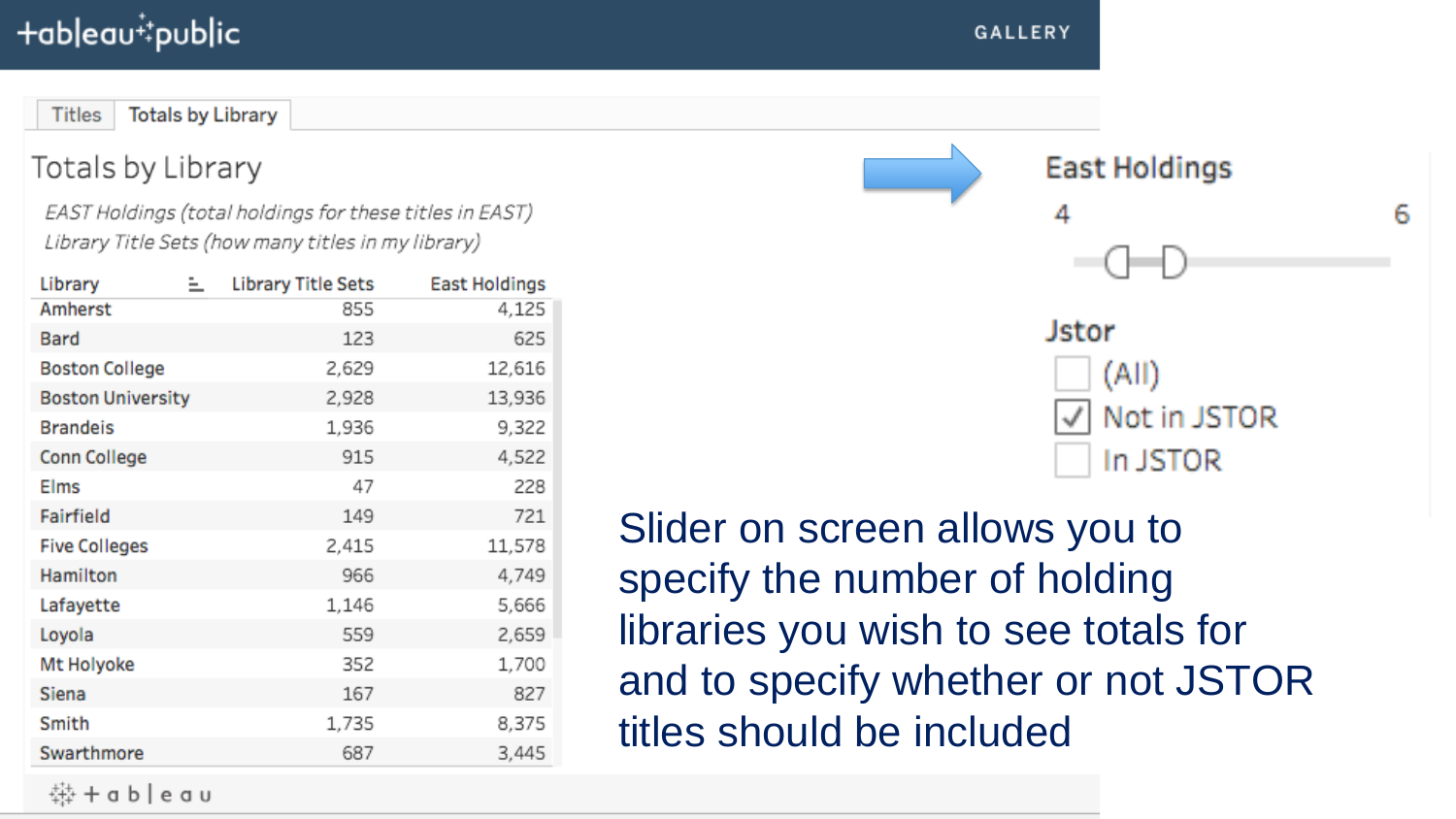### +ableau<sup>\*</sup>\*public

く Eastern Academic Scholars' Trust - Profile

**Titles Totals by Library** 

#### EAST SERIALS/JOURNALS HOLDINGS Updated Nov 21, 2017

2,629 EAST Title Sets 12,616 EAST Title Holdings

| Title                                       | Oclc     | ISSN      | EAST H |
|---------------------------------------------|----------|-----------|--------|
| 20 century British history                  | 22481516 | 0955-2359 | 4      |
| 20th century studies                        | 1767871  | 0041-4638 | 4      |
| 1650-1850: ideas, aesthetics, and           | 26569919 | 1065-3112 | 4      |
| A Bibliography for the study of Afr 3958259 |          | 0161-5726 | 5      |
| A checklist of American imprints for        | 2441053  | 0361-7920 | 5      |
| A Forum on taxing & spending                | 4268671  | 0162-9794 | 4      |
| A London bibliography of the socia 1782295  |          | 0076-051X | 6      |
| A Miscellany of American poetry             | 5089635  | None      | 5      |
| A Picture of world economic condit 1771632  |          | None      | 4      |
| A.M.A. archives of industrial health        | 1513872  | 0567-3933 | 4      |
| A.M.A. archives of neurology                | 2723788  | 0375-8540 | 4      |
| A.U.M.L.A: Journal of the Australa          | 1518636  | 0001-2793 | 4      |
| ABA banking journal                         | 4868109  | 0194-5947 | 6      |
| Abaco: Estudios sobre literatura e          | 1460522  | 0572-3000 | 5      |

Title lists – the 4-6 holdings of Boston College

## Can be directly downloaded

#### **EAST Holdings** 4 又又 Library  $(A||)$ Amherst Bard **Boston College Boston University Brandeis** Conn College **Elms** Fairfield Five Colleges Hamilton Lafayette Loyola Mt Holyoke **Jstor**  $(A||)$

Not in JSTOR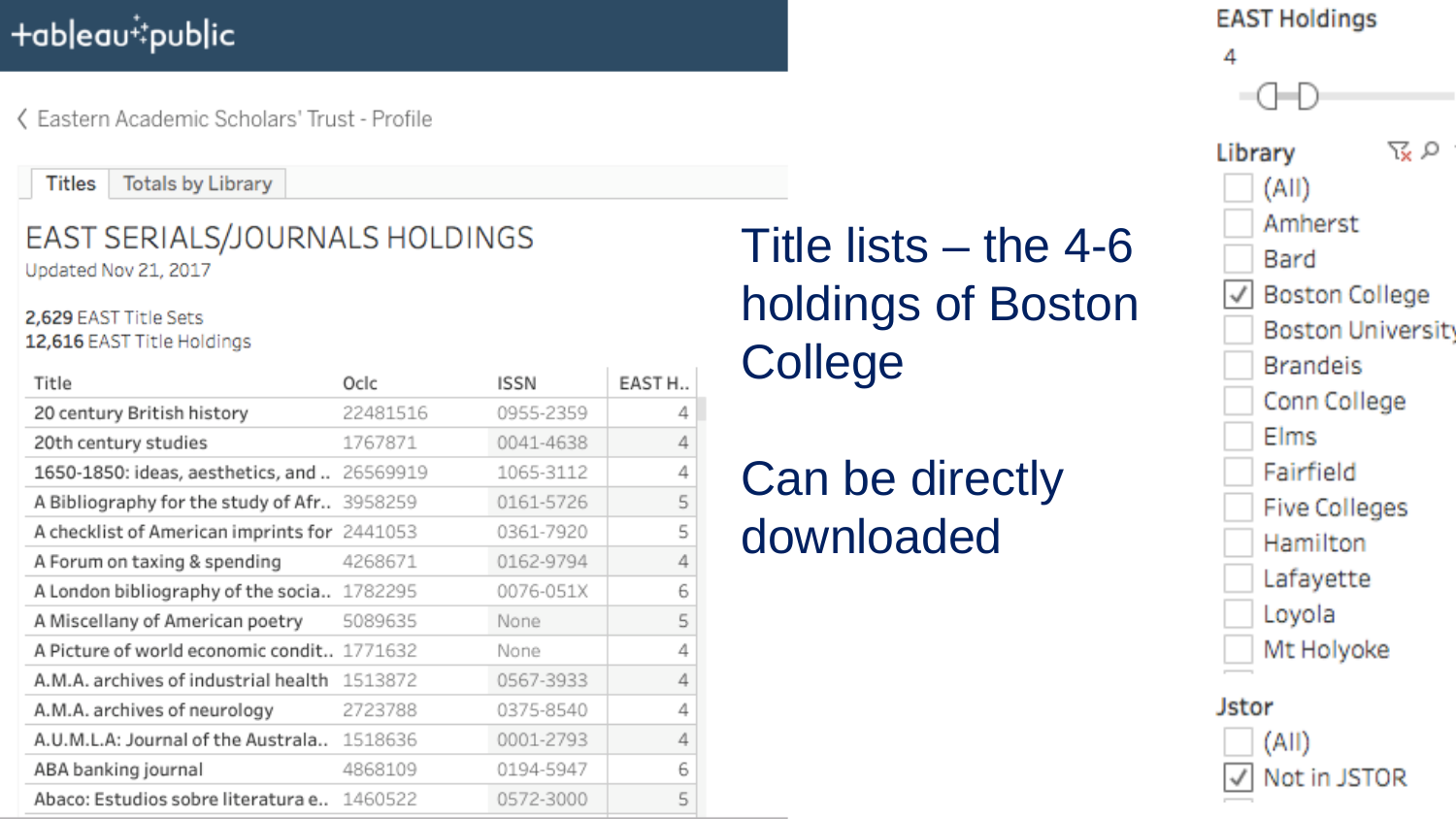## How we used Tableau

- Allowed Serials/Journals Working Group to look at collective data in one place rather than having to scroll through large and complex spreadsheets
- Facilitated modeling of different retention options
- Like GreenGlass, Tableau was the source for libraries to download lists for review

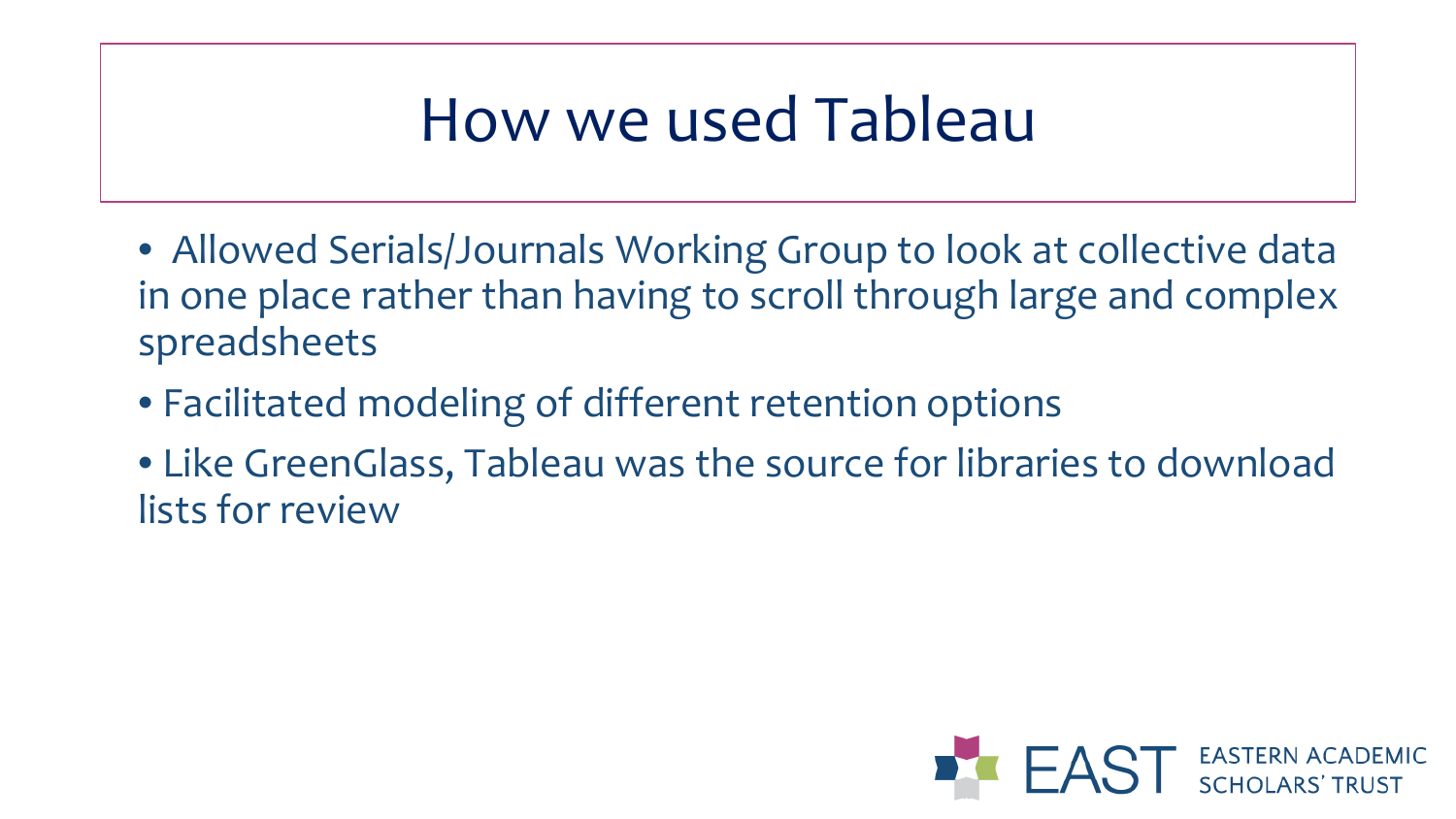# Next Steps

• Cohort 1 retention titles undergoing final review and the approximately 9,000+ titles committed for retention added to the EAST Retentions Database as well as PAPR (and eventually the Rosemont data within PAPR)

- Continuing to work with CRL on a second round of serials/journals retentions with 31 EAST libraries
- Will use Tableau in a similar way to visualize the data and facilitate collection analysis